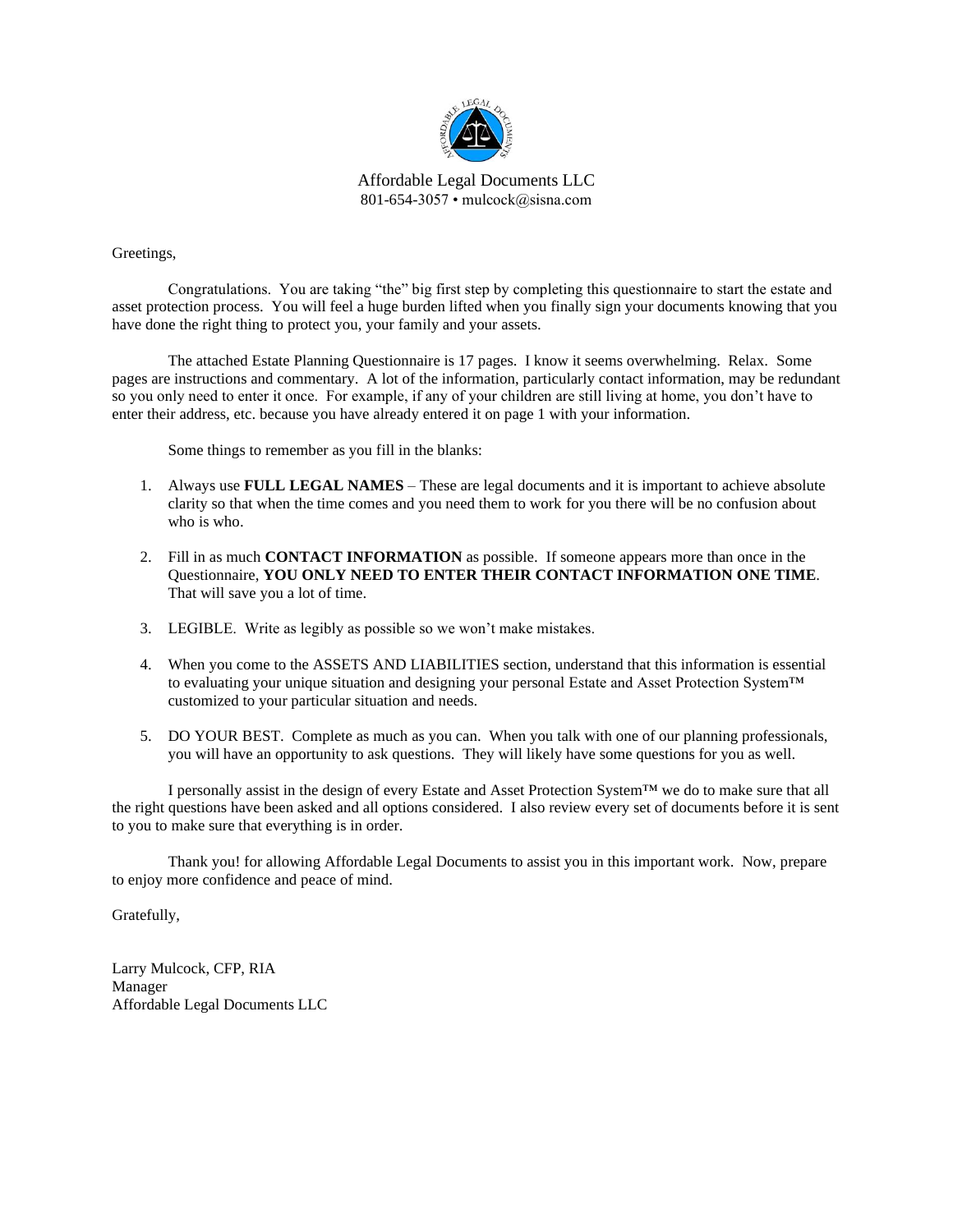## **PERSONAL & FAMILY INFORMATION**

INSTRUCTIONS: As you complete the questionnaire, please be as complete as possible.

- 1. Always use full legal names.
- 2. Please provide as much contact information as possible.
- 3. If you are not married, complete only the sections labeled "Single Male" or "Single Female".

HELP: "Settlor" means the party who is setting up the Trust - YOU. The Settlor "settles" the Trust meaning you are the one setting up the Trust. Regarding this "revocable" trust, the Settlor has full control of the Trust and can change the terms of the Trust anytime to the extent of even revoking or terminating it. You, as a single individual, are the Settlor.

| Citizenship __________________Gender ________________Date of Birth _________________________________                                                                                                                          |  |                                                                                            |
|-------------------------------------------------------------------------------------------------------------------------------------------------------------------------------------------------------------------------------|--|--------------------------------------------------------------------------------------------|
|                                                                                                                                                                                                                               |  |                                                                                            |
| Prior Names 2016. Experience and the contract of the contract of the contract of the contract of the contract of the contract of the contract of the contract of the contract of the contract of the contract of the contract |  |                                                                                            |
|                                                                                                                                                                                                                               |  |                                                                                            |
| Employment                                                                                                                                                                                                                    |  |                                                                                            |
| Work Phone                                                                                                                                                                                                                    |  |                                                                                            |
|                                                                                                                                                                                                                               |  | Home Phone                                                                                 |
| Email                                                                                                                                                                                                                         |  |                                                                                            |
|                                                                                                                                                                                                                               |  |                                                                                            |
|                                                                                                                                                                                                                               |  |                                                                                            |
|                                                                                                                                                                                                                               |  |                                                                                            |
|                                                                                                                                                                                                                               |  |                                                                                            |
| Current Estate Plan Yes / No. If "Yes', please describe _________________________                                                                                                                                             |  |                                                                                            |
| YES / NO<br>support?                                                                                                                                                                                                          |  | Do you have any relatives or any other persons that depend on you for all or part of their |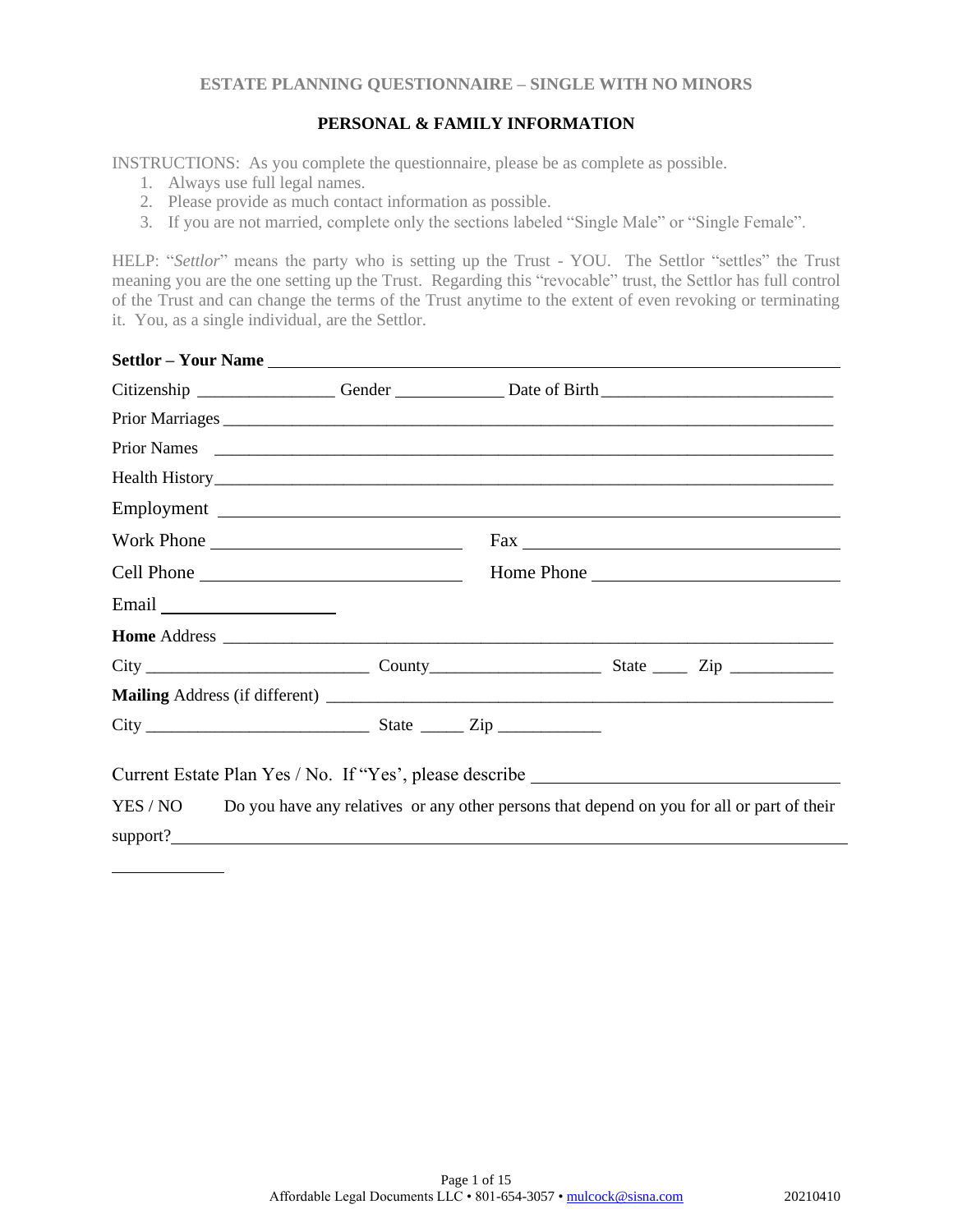| <b>CHILDREN</b>             |                                       |  |
|-----------------------------|---------------------------------------|--|
|                             |                                       |  |
|                             |                                       |  |
|                             |                                       |  |
| $City$ $City$ $Step$ $Line$ |                                       |  |
|                             |                                       |  |
|                             |                                       |  |
|                             | Physical, mental or other disability? |  |
|                             |                                       |  |
|                             |                                       |  |
|                             |                                       |  |
|                             |                                       |  |
|                             |                                       |  |
|                             |                                       |  |
|                             |                                       |  |
|                             |                                       |  |
|                             |                                       |  |
|                             | Physical, mental or other disability? |  |
|                             |                                       |  |
|                             |                                       |  |
|                             |                                       |  |
|                             |                                       |  |
| $City$ $City$ $Step$ $Line$ |                                       |  |
|                             |                                       |  |
|                             |                                       |  |
|                             |                                       |  |
|                             | Physical, mental or other disability? |  |
|                             |                                       |  |
|                             |                                       |  |
|                             |                                       |  |
|                             |                                       |  |
|                             |                                       |  |
|                             |                                       |  |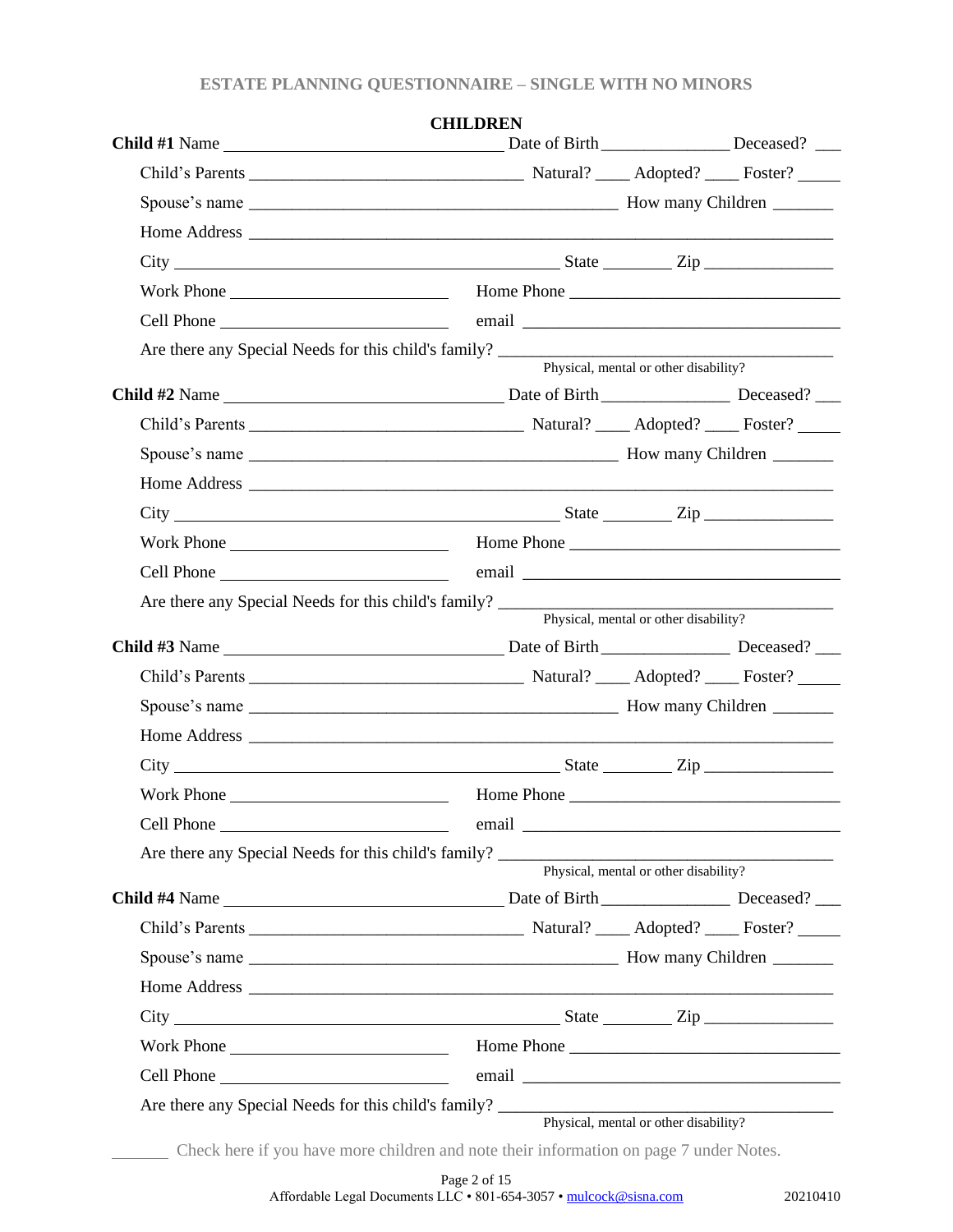### **DOCUMENTS**

INSTRUCTIONS: As you complete the questionnaire, please be as complete as possible.

- 1. Always use full legal names.
- 2. Please provide as much contact information as possible.
- 3. It is only necessary to provide each person's contact information one time. For example, if your spouse is also your *Personal Representative*, then in the *Personal Representative* section under *Primary Personal Representative,* just fill in his/her name and leave the contact information blank.

### **REVOCABLE LIVING TRUST**

HELP: For estate planning purposes, you, as the Settlor, are "settling" or setting up a "revocable living trust". The Trust is a contract (not an entity) in which you, the Settlor, appoint you, the Trustee to manage assets that you transferred to the Trust for the benefit of you, the Beneficiary. The Settlor is the owner. The Trustee(s) is the manager. The Beneficiary get to enjoy the Trust assets to the extent described in the Trust contract. So, you are the Settlor, you are the Trustee and are the Beneficiary.

HELP: Trust Name – Generally, the Trust is named after the Settlor, such as "The William Smith Trust". However, you can name it anything you want.

#### **Trust Name**

## **TRUSTEES**

HELP: **Trustee** – The Trustee(s) is the party(s) to the Trust who manages the Trust assets and property as instructed by the Settlor(s) in the Trust contract.

HELP: *Successor Trustee* – If the Original Trustee(s) dies the Successor Trustee(s) steps into the place of the Trustee and takes over the management and distributions of the Trust assets to the new Beneficiary(ies). If the Original Trustee(s) becomes incapacitated and is still alive but not able to perform the Trustee's duties, the Successor Trustee steps in to manage the Trust until the Original Trustee either regains their capacity or dies. We suggest you have one or two backup Successor Trustees in case one is not available or refuses to do the job.

NOTE: If there are trustworthiness concerns, you can have more than one Successor Trustee at a time to provide a check and balance. It is better to have an odd number so that a disagreement cannot end in deadlock making the services of a probate judge necessary to resolve a conflict.

NOTE: It is good to have some back-ups named in case your first choice can't or is not willing to serve. We recommend two backups, but you may have more if you desire. Back-ups are not required. If there is no one specified in the Trust, the Beneficiaries can elect someone, but, if no one is appointed or they can't agree, a probate judge will need to pick a replacement.

NOTE: Usually the Original Trustee(s) is you, if you are single, or you and your spouse if you are married. There may be some unique circumstance where a third-party trustee is desirable, but it is rare.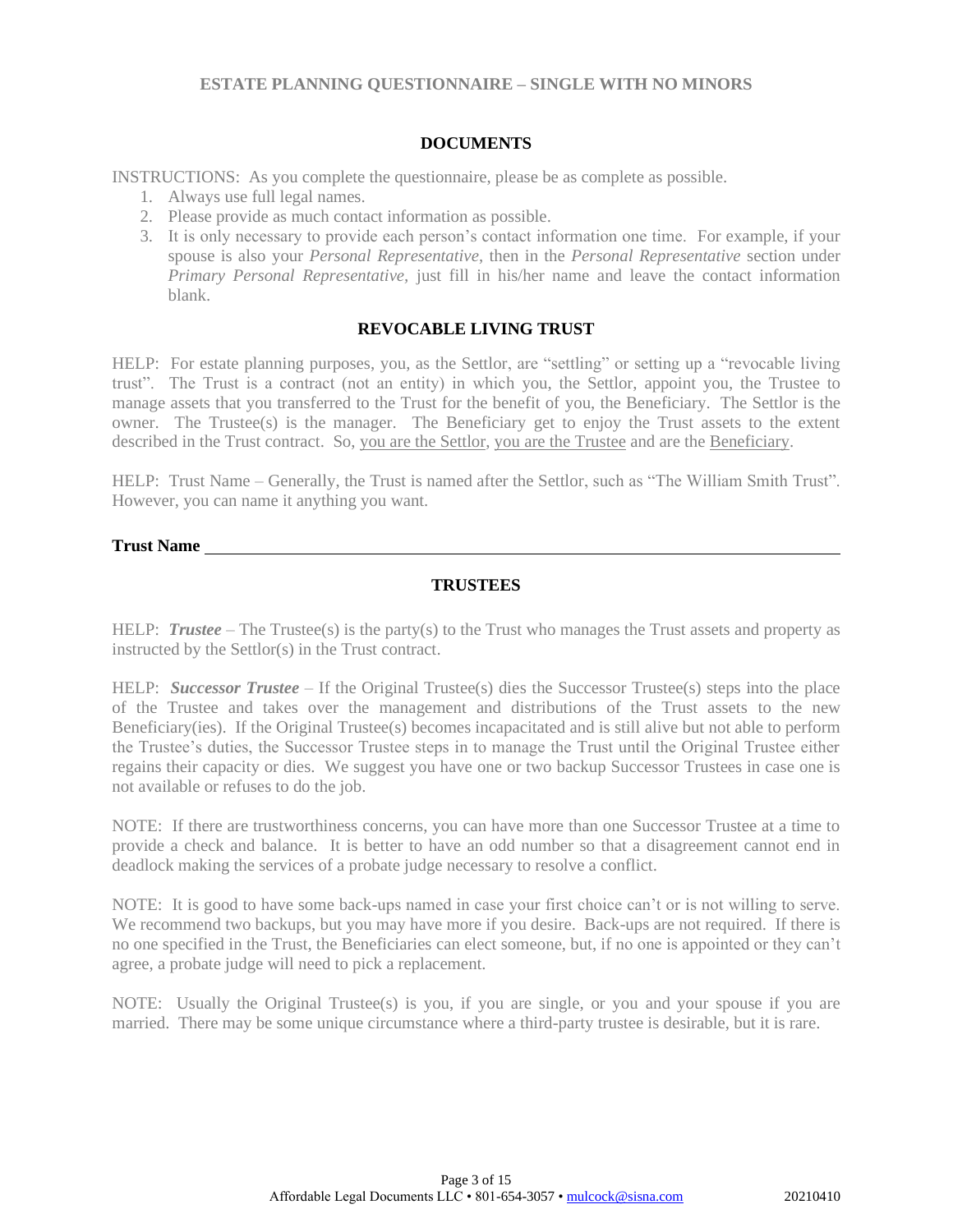|  | Name | $City$ $City$ $Step$ $Type$<br>$City$ $City$ $Step$ $Zip$<br>$City$ $City$ $Zip$<br>email email and the contract of the contract of the contract of the contract of the contract of the contract of the contract of the contract of the contract of the contract of the contract of the contract of the contract o<br>$\text{City}$ $\text{City}$<br>Home Phone<br>email email and the same state of the same state of the same state of the same state of the same state of the |
|--|------|----------------------------------------------------------------------------------------------------------------------------------------------------------------------------------------------------------------------------------------------------------------------------------------------------------------------------------------------------------------------------------------------------------------------------------------------------------------------------------|

Check here if you want additional Successor Trustees and note them on page 7 under Notes.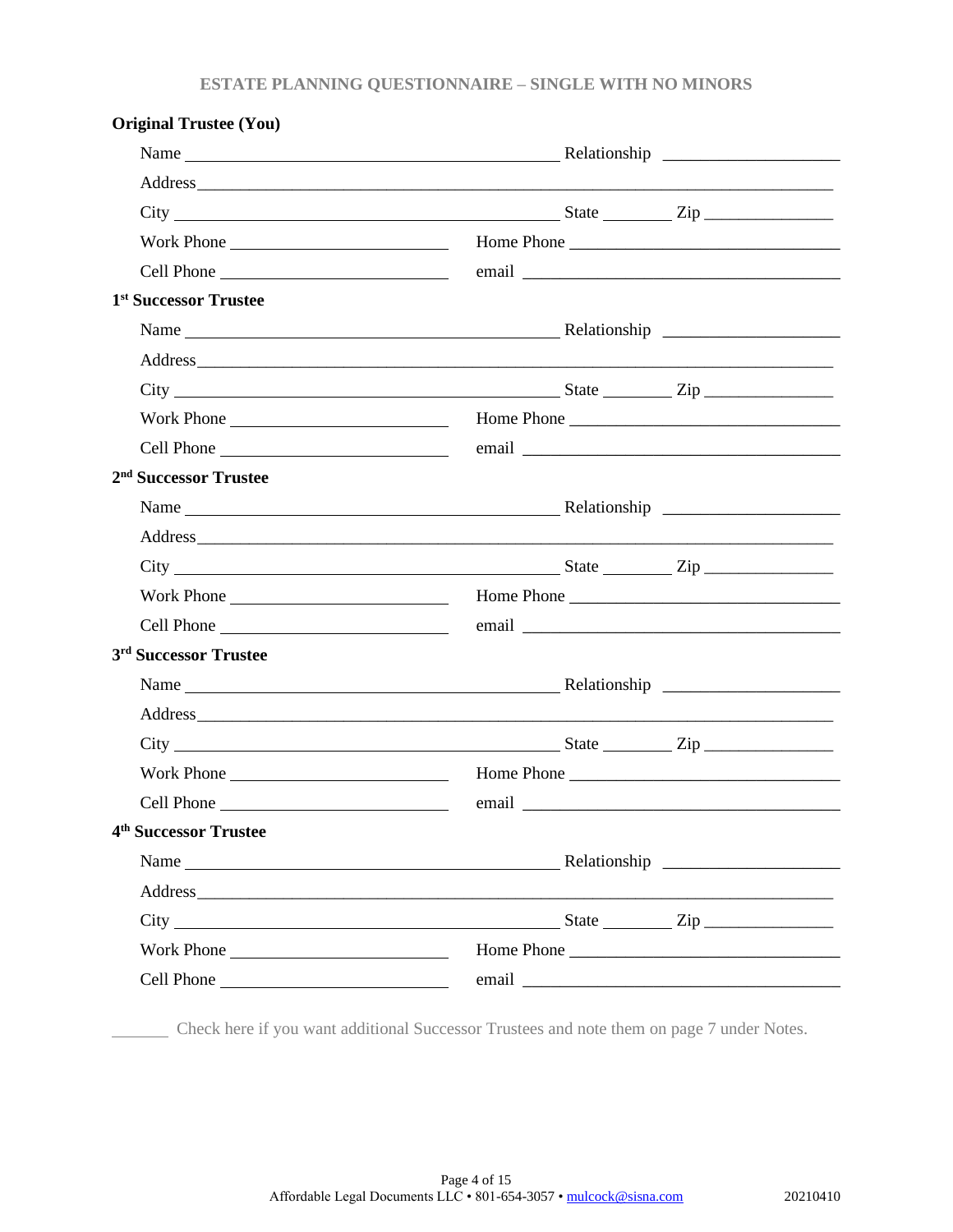### **DISTRIBUTION SCHEME FOR YOUR ESTATE**

INSTRUCTIONS: To ensure that your documents will do what you want, it is important to know your options and be very clear. Read through the following information before you decide. We will discuss this with you before we start your documents until we are satisfied that both you and we are clear. Be sure to (1) always use full legal names and (2) Please provide as much contact information as possible.

HELP: "*Trust Estate"* means everything owned by your Trust. When you die, your Last Will and Testament will leave everything not in your Trust to your Trust, so the Trust becomes the central point of distribution.

ANSWER THIS QUESTION: "If I (we) died tomorrow, what would I (WE) want to have happen with my stuff?" Remember, these documents are intentionally flexible and can be changed at any time and as frequently as necessary.

HELP: "*per stirpes*" or "*by right of representation*" means your estate is to be divided into shares, equal or unequal, one share for each beneficiary. For example, if one of your children predeceases you, that child's share of your estate would be split between that child's children/your grandchildren. A deceased beneficiary's share follows their bloodline, that is, to their children.

HELP: "*per capita*" means your estate is to be divided equally between the surviving beneficiaries. For example, if a one of your children dies before you, that child's share would be split among their siblings, your surviving children, and nothing would go to their children, your grandchildren.

## THINGS TO CONSIDER:

- 1. Division of the estate
	- a. Divide my/our assets equally between the children or do you want an UNequal distribution?
	- b. Do you want to "disinherit" anyone?
	- c. Do you have special situations such as a handicapped child receiving government benefits?
- 2. What if a child dies before you do?
	- a. If a child predeceases me, divide that child's share equally among that child's children. This is called either a "per stirpes" distribution or distribution "*by right of representation*".
	- b. If a child predeceases me, divide their share equally among their siblings "per capita".
- 3. When do you want them to get their share?
	- a. As soon as possible after you die?
	- b. When they reach a certain age, for example:
		- i. When each child turns 21
		- ii. After the youngest child turns 21
		- iii. 30% when they turn 21, 30% when they turn 25, the balance when they turn 28
		- iv. Hold the entire estate in trust for the benefit of all minor children. When the youngest child turns 21, divide what's left equally per stirpes.
	- c. When they accomplish a certain task, such as a college degree, get married or by a house.
- 4. Do you want to leave anything to charities, such as Utah Youth Village or the University of Utah?
- 5. Do you want to leave anything to non-family members, such as a friend or a foster child?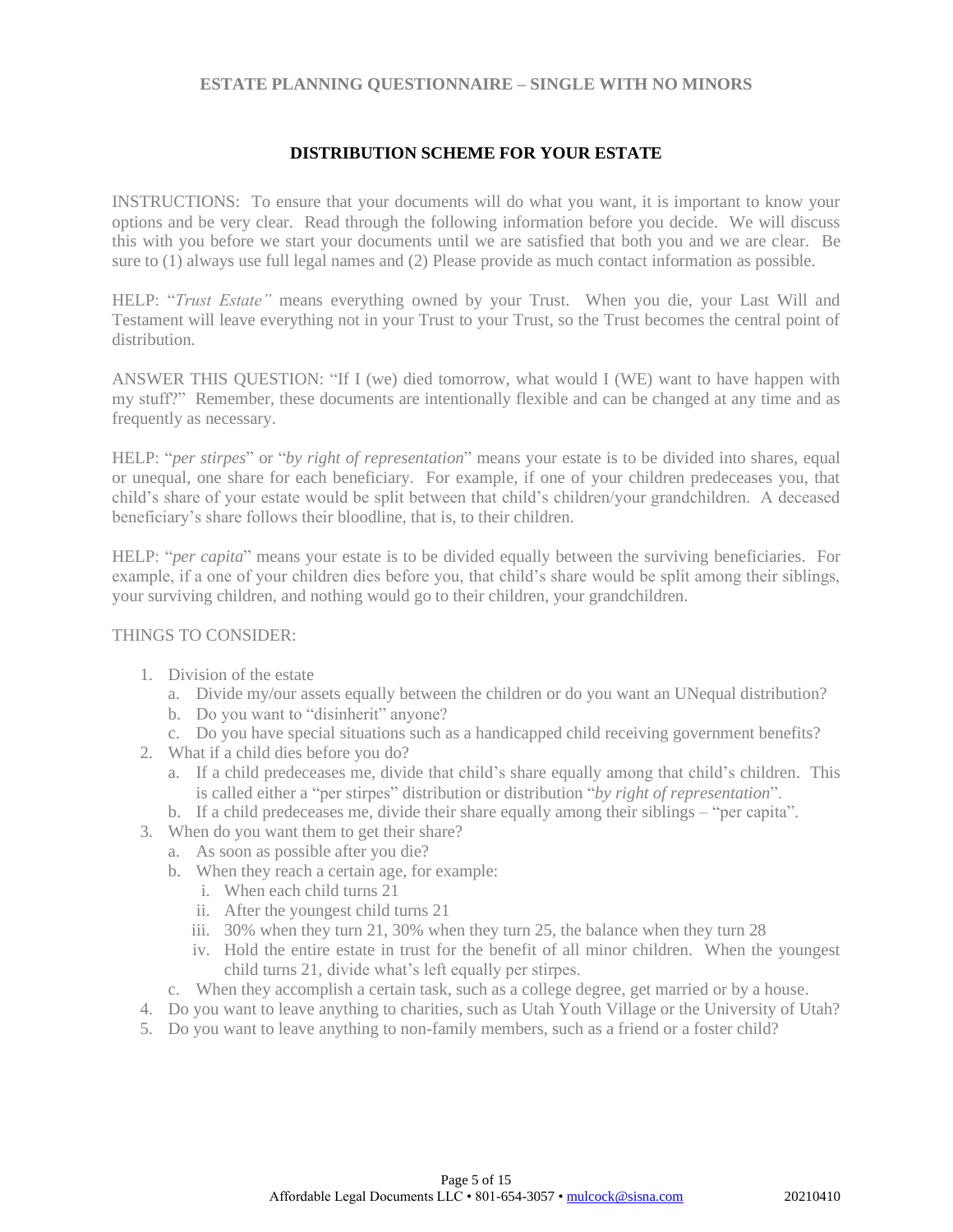## **ESTATE DISTRIBUTION**:

| YES / NO | Do you have any specific concerns with regard to the final distribution of your estate? |
|----------|-----------------------------------------------------------------------------------------|
|          |                                                                                         |
| YES / NO | Are there any children, grandchildren or any other relative you want to disinherit?     |
| YES / NO | Do you wish to make any anatomical bequests / be an organ donor?                        |
| YES / NO | Do you wish to leave any of your estate to charitable organizations?                    |

# **LAST WILLS AND TESTAMENTS**

INSTRUCTIONS: Be sure to (1) Always use full legal names and (2) provide as much contact information as possible.

HELP: A "pour-over will" means that your Last Will and Testament has a provision that leaves everything not in your Trust to your Trust. In other words, the Trust is the sole heir of your Will, that is to say that your Will "pours" everything "over" into your Trust.

### **PERSONAL REPRESENTATIVES**

HELP: A "p*ersonal representative*" (formerly known as an "e*xecutor*") represents your estate after you die. The Personal Representative takes care of distributing all your stuff you did not transfer to your Trust.

NOTE: Usually, the Personal Representative and Alternate Personal Representative s are the same people as the Successor Trustees. The Personal Representative deals with non-Trust assets and the Trustee deals with Trust assets. It makes it less complicated if only one person must sign and coordinate activities. A committee takes longer to get things done.

NOTE: If there are trustworthiness concerns, you can have more than one Personal Representative and Trustee at a time to provide a check and balance. It is better to have an odd number so that a disagreement cannot end in deadlock making the services of a probate judge necessary to resolve a conflict.

NOTE: It is good to have some back-ups named in case your first choice can't or is not willing to serve.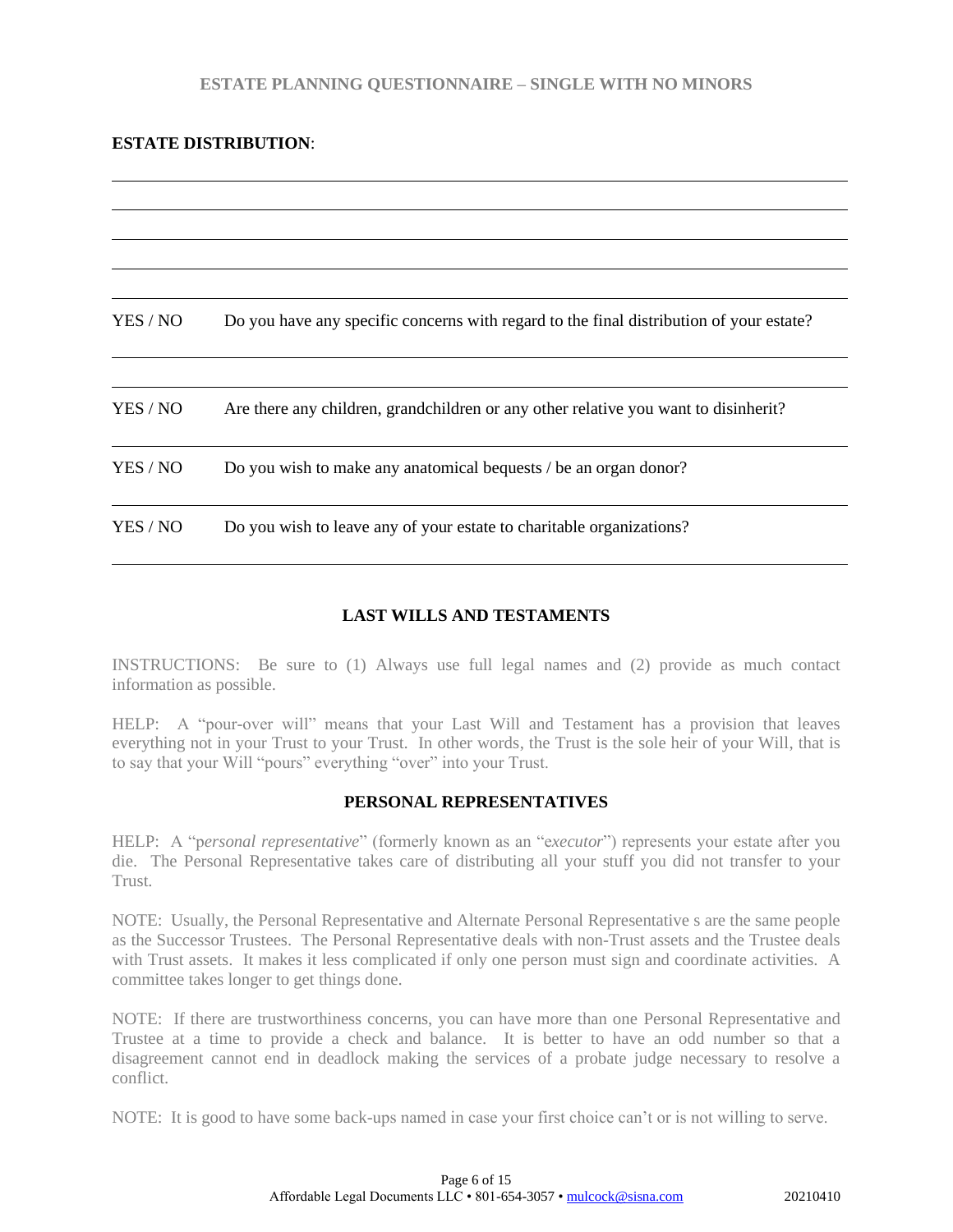## **PERSONAL REPRESENTATIVES**

| <b>Personal Representative</b>                    |     |            |  |
|---------------------------------------------------|-----|------------|--|
|                                                   |     |            |  |
|                                                   |     |            |  |
| $City$ $City$ $Step$ $Line$                       |     |            |  |
|                                                   |     |            |  |
|                                                   |     |            |  |
| 1 <sup>st</sup> Alternate Personal Representative |     |            |  |
|                                                   |     |            |  |
|                                                   |     |            |  |
| $\text{City}$ $\frac{\text{City}}{\text{City}}$   |     |            |  |
|                                                   |     |            |  |
|                                                   |     |            |  |
| 2 <sup>nd</sup> Alternate Personal Representative |     |            |  |
| Name Relationship Relationship                    |     |            |  |
|                                                   |     |            |  |
| $City$ $City$ $Step$ $Line$                       |     |            |  |
|                                                   |     |            |  |
|                                                   |     |            |  |
| email <u>expression</u>                           |     |            |  |
| 3 <sup>rd</sup> Alternate Personal Representative |     |            |  |
|                                                   |     |            |  |
|                                                   |     |            |  |
|                                                   |     |            |  |
| <b>Work Phone</b>                                 | Fax |            |  |
|                                                   |     | Home Phone |  |
|                                                   |     |            |  |
| 4 <sup>th</sup> Alternate Personal Representative |     |            |  |
|                                                   |     |            |  |
|                                                   |     |            |  |
| $City$ $City$ $Zip$                               |     |            |  |
| Work Phone                                        |     |            |  |
|                                                   |     |            |  |
|                                                   |     |            |  |
|                                                   |     |            |  |

Check here if you want additional Alternate PRs and enter their information below.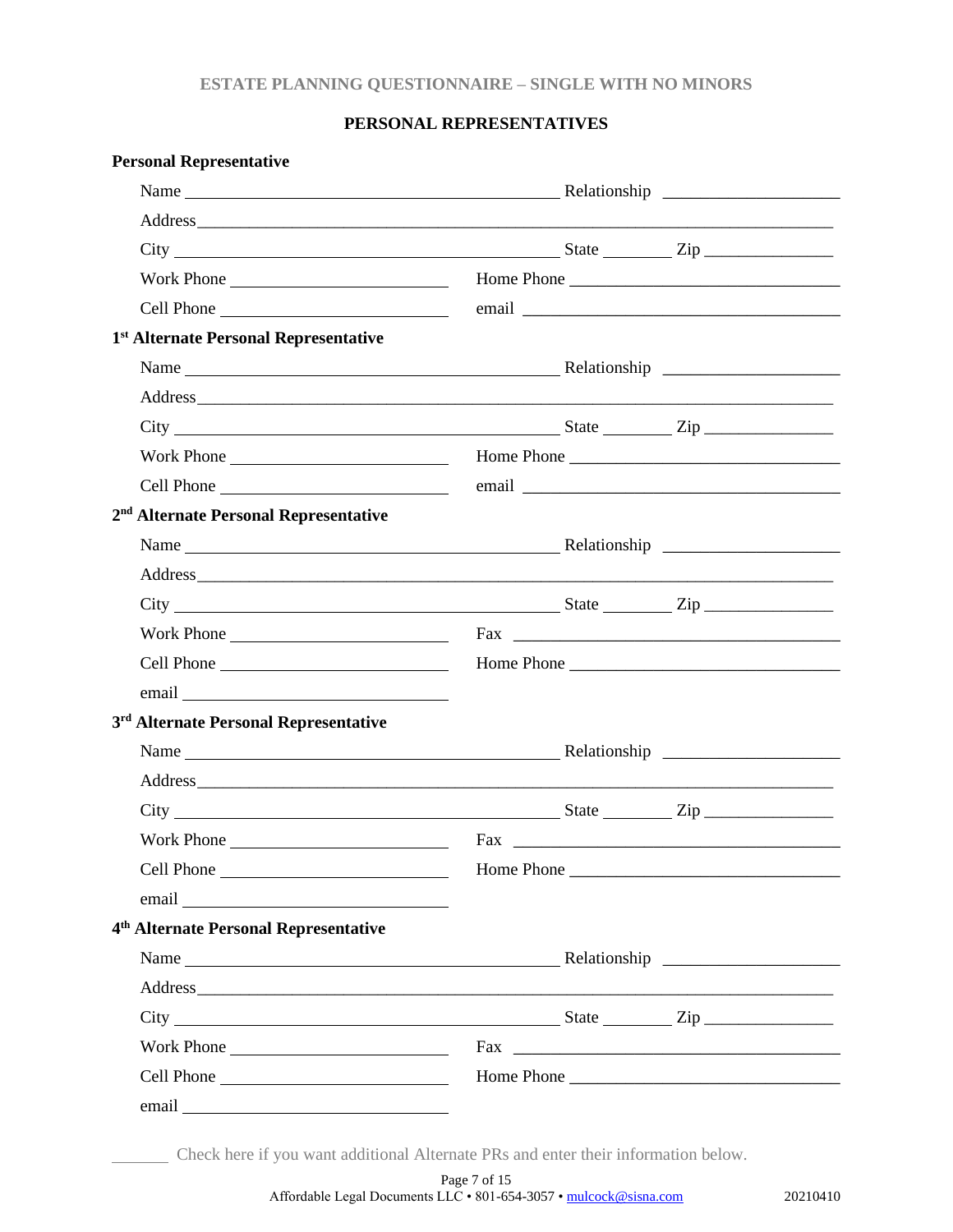## **DURABLE GENERAL POWER OF ATTORNEY**

INSTRUCTIONS: Be sure to (1) Always use full legal names and (2) provide as much contact information as possible.

HELP: A "*Financial Agent*" appointed in your Durable General Power of Attorney is someone you authorize to manage your affairs in the event you become incapacitated. It is active until you either regain your capacity or die.

NOTE: The Financial Agent under your Durable General Power of Attorney and Alternate Financial Agents are usually the same people as the Successor Trustees. In the event of your incapacity, your Financial Agent manages your non-Trust assets and the Trustee manages your Trust assets. It makes it less complicated if only one person must sign and coordinate activities. A committee takes longer to get things done.

NOTE: It is good to have some back-ups named in case your first choice can't or is not willing to serve.

## **DURABLE GENERAL POWER OF ATTORNEY - FINANCIAL AGENT**

| <b>Financial Agent</b>                    |                                                                                                                                                                                                                                                                                                                                                |  |
|-------------------------------------------|------------------------------------------------------------------------------------------------------------------------------------------------------------------------------------------------------------------------------------------------------------------------------------------------------------------------------------------------|--|
|                                           |                                                                                                                                                                                                                                                                                                                                                |  |
|                                           |                                                                                                                                                                                                                                                                                                                                                |  |
|                                           | $City$ $\rule{1em}{0.15mm}$ $\rule{1em}{0.15mm}$ $\qquad \qquad$ $\qquad \qquad$ $\qquad \qquad$ $Step$ $\rule{1em}{0.15mm}$ $\qquad \qquad \qquad$ $\qquad \qquad$                                                                                                                                                                            |  |
| Work Phone                                | Home Phone                                                                                                                                                                                                                                                                                                                                     |  |
|                                           |                                                                                                                                                                                                                                                                                                                                                |  |
| 1 <sup>st</sup> Alternate Financial Agent |                                                                                                                                                                                                                                                                                                                                                |  |
|                                           |                                                                                                                                                                                                                                                                                                                                                |  |
|                                           |                                                                                                                                                                                                                                                                                                                                                |  |
|                                           | $City$ $\rule{0.1cm}{0.1cm}$ $\rule{0.1cm}{0.1cm}$ $\qquad \qquad \text{State}$ $\rule{0.1cm}{0.1cm}$ $\qquad \qquad \text{City}$ $\rule{0.1cm}{0.1cm}$ $\rule{0.1cm}{0.1cm}$ $\rule{0.1cm}{0.1cm}$ $\rule{0.1cm}{0.1cm}$ $\qquad \qquad \text{State}$ $\rule{0.1cm}{0.1cm}$ $\rule{0.1cm}{0.1cm}$ $\rule{0.1cm}{0.1cm}$ $\rule{0.1cm}{0.1cm}$ |  |
| Work Phone                                |                                                                                                                                                                                                                                                                                                                                                |  |
|                                           | email email and the same state of the same state of the same state of the same state of the same state of the                                                                                                                                                                                                                                  |  |
| 2 <sup>nd</sup> Alternate Financial Agent |                                                                                                                                                                                                                                                                                                                                                |  |
|                                           |                                                                                                                                                                                                                                                                                                                                                |  |
|                                           |                                                                                                                                                                                                                                                                                                                                                |  |
|                                           | $City$ $City$ $Zip$                                                                                                                                                                                                                                                                                                                            |  |
| Work Phone                                | Home Phone                                                                                                                                                                                                                                                                                                                                     |  |
|                                           |                                                                                                                                                                                                                                                                                                                                                |  |
|                                           |                                                                                                                                                                                                                                                                                                                                                |  |

Check here if you want additional Alternate Financial Agents and enter their information below.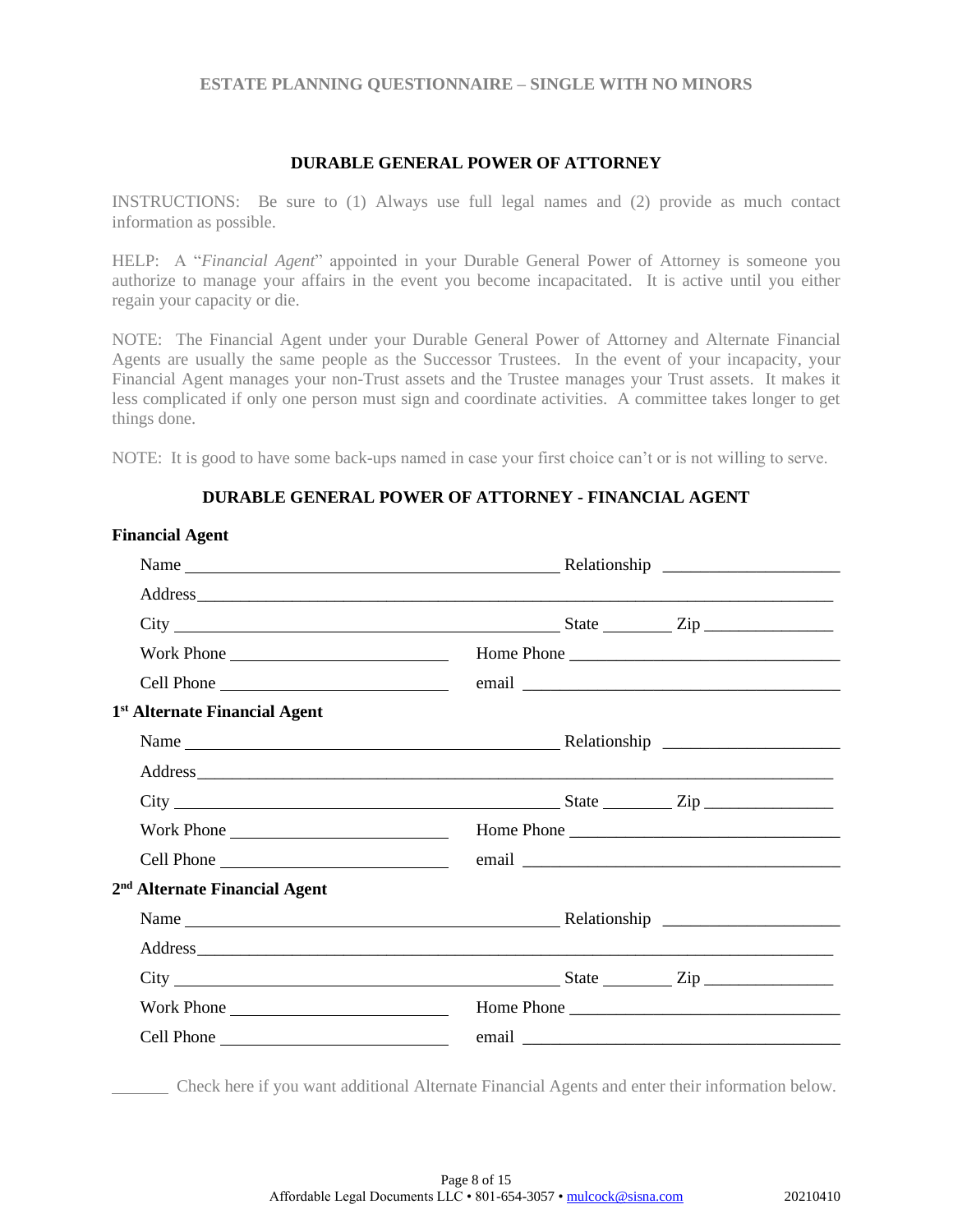### **HEALTH CARE POWER OF ATTORNEY**

INSTRUCTIONS: Be sure to (1) Always use full legal names and (2) provide as much contact information as possible.

HELP: A "*Health Care Agent*" is a person appointed by you in your Health Care Power of Attorney, more technically known as a "Medical Directive". You grant to this person your power to make medical and health care decisions for you if you, for whatever reason, cannot make them yourself. Each State legislature has approved its own version that usually incorporates the Living Will.

HELP: A "living will", more technically known as a "Medical Directive to Physicians and Providers of Health Care" is a document in which you express your desires relative to ongoing medical and health care services in the event you are irrevocably in the process of dying. No person is appointed to act for you under this document. It is State-specific and usually combined with the Health Care Power of Attorney.

NOTE: Your Health Care Agent need not be the same as anyone already named in the previous documents. In fact, it is often not the same person. Some things to consider when selecting your Health Care Agent and Alternates are age, familiarity with medical and health care matters, disposition under stressful circumstances, assertiveness, etc.

NOTE: It is good to have some back-ups named in case your first choice can't or is not willing to serve.

**Health Care Agent**

| manın yarı Ağun                                                                                                                                                                                                                                       |  |            |  |
|-------------------------------------------------------------------------------------------------------------------------------------------------------------------------------------------------------------------------------------------------------|--|------------|--|
|                                                                                                                                                                                                                                                       |  |            |  |
|                                                                                                                                                                                                                                                       |  |            |  |
| $City$ $\rule{0.1cm}{0.1cm}$ $\rule{0.1cm}{0.1cm}$ $\qquad \qquad \text{State}$ $\rule{0.1cm}{0.1cm}$ $\qquad \qquad \text{City}$ $\rule{0.1cm}{0.1cm}$ $\rule{0.1cm}{0.1cm}$ $\rule{0.1cm}{0.1cm}$ $\rule{0.1cm}{0.1cm}$ $\qquad \qquad \text{City}$ |  |            |  |
| Work Phone                                                                                                                                                                                                                                            |  |            |  |
|                                                                                                                                                                                                                                                       |  |            |  |
| 1 <sup>st</sup> Alternate Health Care Agent                                                                                                                                                                                                           |  |            |  |
|                                                                                                                                                                                                                                                       |  |            |  |
|                                                                                                                                                                                                                                                       |  |            |  |
| $\text{City}$ $\frac{\text{City}}{\text{List}}$                                                                                                                                                                                                       |  |            |  |
| Work Phone                                                                                                                                                                                                                                            |  | Home Phone |  |
|                                                                                                                                                                                                                                                       |  |            |  |
| 2 <sup>nd</sup> Alternate Health Care Agent                                                                                                                                                                                                           |  |            |  |
|                                                                                                                                                                                                                                                       |  |            |  |
|                                                                                                                                                                                                                                                       |  |            |  |
| $City$ $\rule{1em}{0.15mm}$ $\qquad \qquad \text{State}$ $\rule{1em}{0.15mm}$ $\qquad \qquad \text{Step}$ $\rule{1em}{0.15mm}$                                                                                                                        |  |            |  |
|                                                                                                                                                                                                                                                       |  | Home Phone |  |
|                                                                                                                                                                                                                                                       |  |            |  |
|                                                                                                                                                                                                                                                       |  |            |  |

## **HEALTH CARE POWER OF ATTORNEY - AGENTS**

Check here if you want more Alternate Health Care Agents and enter their information below.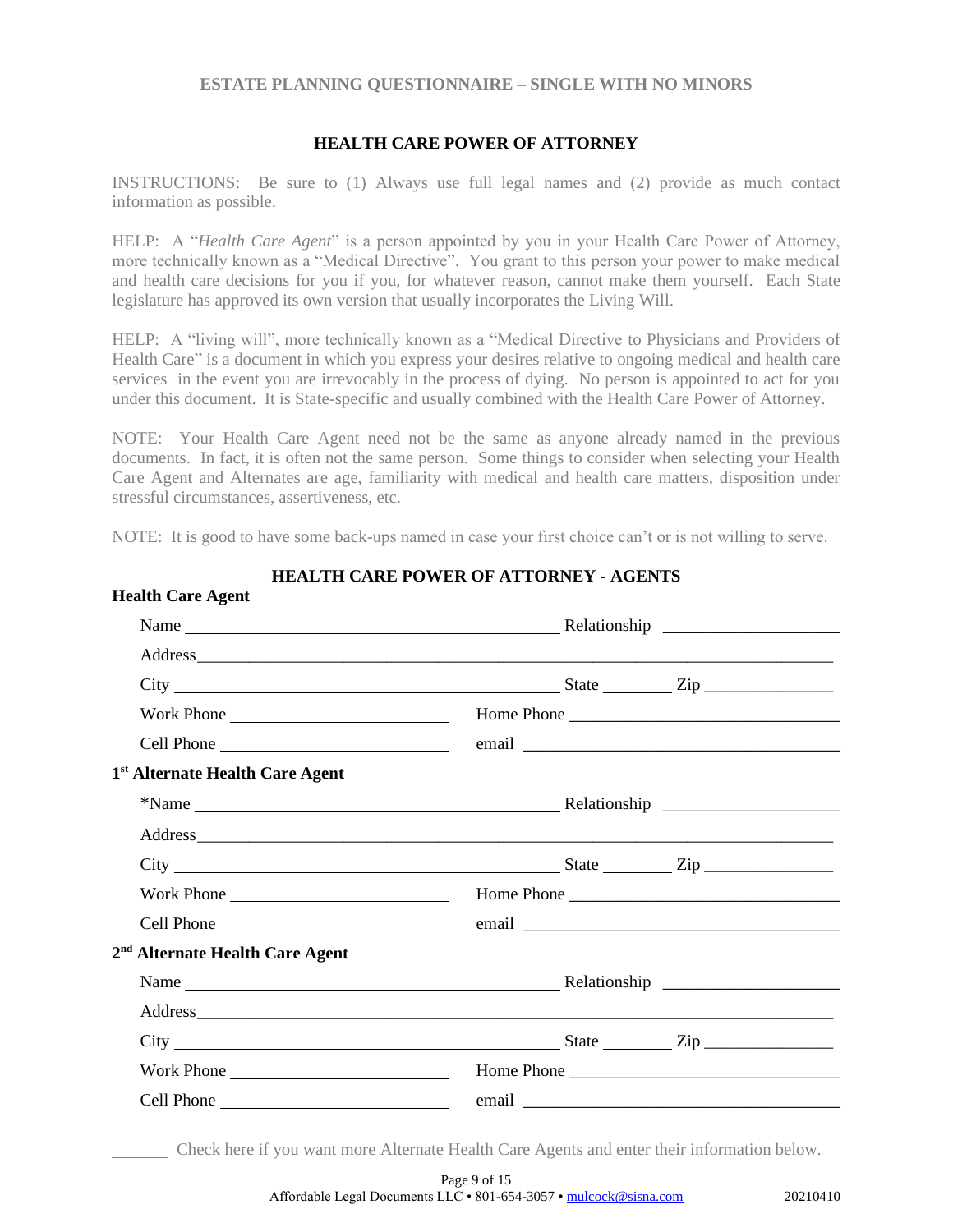## **ASSETS AND LIABILITIES**

WHY? Why do we need your financial information? First, it will help us see if there is anything in your unique situation that needs to be treated in these documents that may not have been addressed.

Second, we need to see if you have or might have an estate tax problem. That is why it is important to be thorough and complete. There also may be asset like life insurance that could create a big estate tax problem.

Third, we need this information to create a custom-designed fully integrated Estate and Asset Protection System® that addresses your business risks and personal liabilities. There is no additional cost for this service. However, your Trust and other estate documents only address a small part of your total picture. We usually start with them because they are common to almost everyone over 18. From there on, each situation is unique.

#### INSTRUCTIONS:

- 1. Be as details as possible, but not too detailed. In other words, enter the name of the bank, type of account and typical balance, but not the account number. The same applies to credit cards.
- 2. Whenever possible, indicate who or what owns each asset or liability. For example, an account has only one spouse on a rental property owned by an LLC, or who each IRA belongs to. Separate property or community property may indicate that some special drafting may be needed. This is particularly true for multiple marriages and merged families. We will ultimately need to know which assets are intended to be joint and which are separate property.
- 3. Enter the address or some other description of the real estate, enough so that we can identify what state it is in and the type of use, such as a residential rental, farm property or a cabin in the mountains.
- 4. We do not need exact balances on accounts and debts, only estimates. The same applies to the fair market value.
- 5. The detail request for each life insurance policy is necessary to know how to value the policy and if it will have an impact your estate tax profile.
- 6. Possible inheritance is important because most people do not consider it an asset or part of their net worth. However, it can wreak havoc with a plan if not anticipated. Your best estimate is all we need.
- 7. Do your best. You may have questions. We will likely have questions for you as well. If you are uncertain about an entry, leave it blank or put a "?" next to it to remind both of us that it needs attention.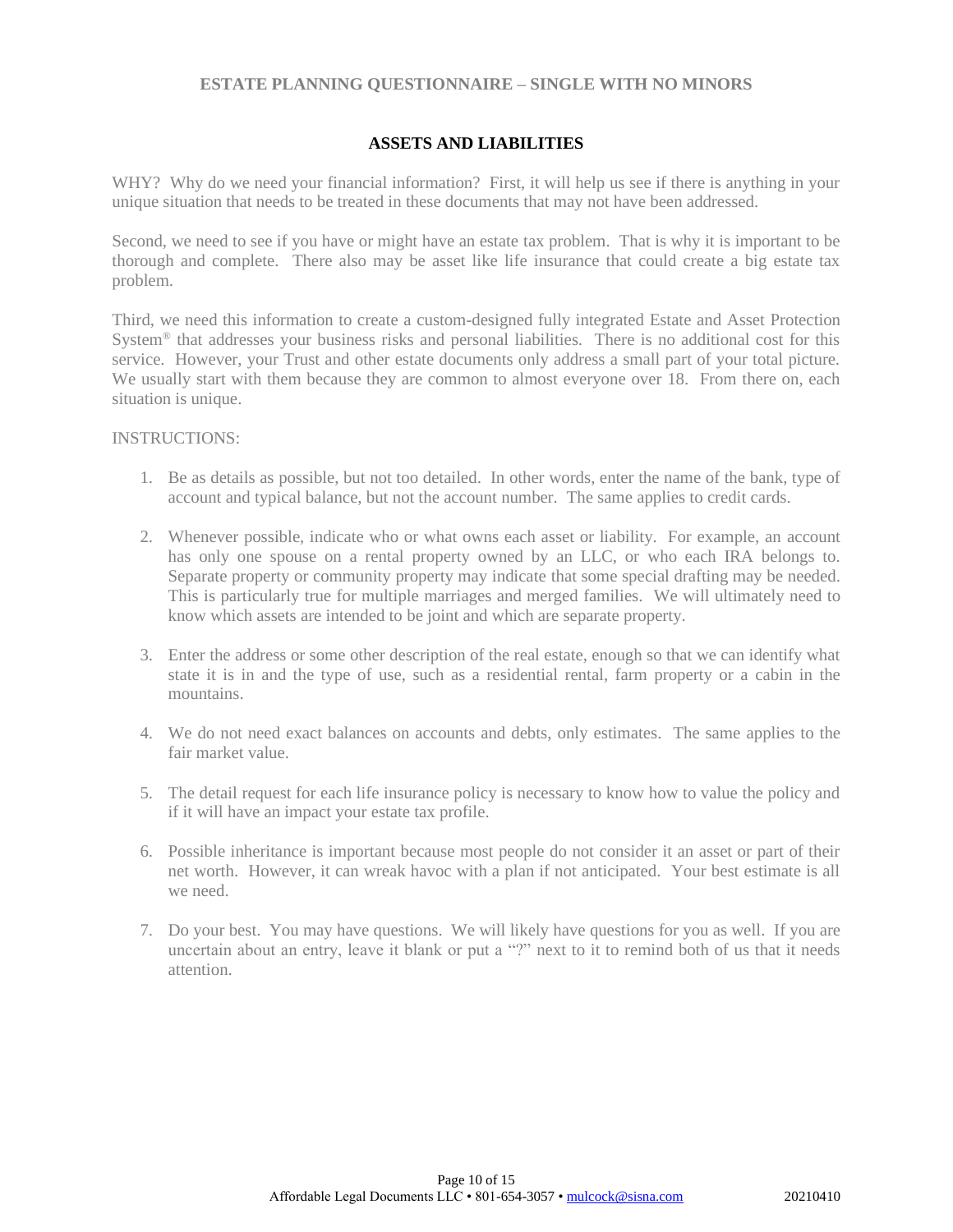| Title | Description                                                                                                           | Debt           | Fair Market Value                                                                                                           |
|-------|-----------------------------------------------------------------------------------------------------------------------|----------------|-----------------------------------------------------------------------------------------------------------------------------|
|       | Personal Property, Collectables, etc.                                                                                 |                |                                                                                                                             |
|       |                                                                                                                       | $\frac{1}{2}$  | $\frac{\text{S}}{\text{S}}$                                                                                                 |
|       |                                                                                                                       | \$             | $\sim$                                                                                                                      |
|       | <u> 1980 - Johann Barn, mars eta bainar eta baina eta baina eta baina eta baina eta baina eta baina eta baina e</u>   | \$             | \$                                                                                                                          |
|       | <u> 1988 - Andrea Andrew Maria (h. 1988).</u>                                                                         | \$             | \$                                                                                                                          |
|       | Personal Vehicles, Boats, Toys, etc.                                                                                  |                |                                                                                                                             |
|       |                                                                                                                       | $\sim$         | $\frac{1}{2}$                                                                                                               |
|       | <u> 1980 - Johann Barn, mars ann an t-Amhain Aonaichte ann an t-Amhain Aonaichte ann an t-Amhain Aonaichte ann an</u> | \$             | $\frac{1}{\sqrt{2}}$                                                                                                        |
|       |                                                                                                                       | \$             | \$<br><u> 1990 - Johann Barnett, politik e</u>                                                                              |
|       | <u> 1980 - Johann Barn, mars ann an t-Amhain Aonaichte ann an t-Aonaichte ann an t-Aonaichte ann an t-Aonaichte a</u> | \$             | \$<br><u> Communication</u>                                                                                                 |
|       |                                                                                                                       | \$             | \$                                                                                                                          |
|       |                                                                                                                       | \$             | \$                                                                                                                          |
|       | <b>Personal Cash, Checking &amp; Savings Accounts</b>                                                                 |                |                                                                                                                             |
|       |                                                                                                                       | $\sim$         | $\frac{1}{2}$                                                                                                               |
|       | <u> 1980 - Johann Barn, mars ann an t-Amhain Aonaichte ann an t-Aonaichte ann an t-Aonaichte ann an t-Aonaichte a</u> | $\mathbb{S}^-$ | $\sim$ $\sim$                                                                                                               |
|       |                                                                                                                       | \$             | \$<br><u> a shekara ta 1999 a shekara ta 1991 a shekara ta 1991 a shekara ta 1991 a shekara ta 1991 a shekara ta 1991 a</u> |
|       |                                                                                                                       | \$             | \$                                                                                                                          |
|       |                                                                                                                       | \$             | \$                                                                                                                          |
|       | <b>Personal Consumer / Credit Card Debt</b>                                                                           |                |                                                                                                                             |
|       |                                                                                                                       | $\frac{1}{2}$  |                                                                                                                             |
|       | <u> 1989 - Johann Stoff, Amerikaansk politiker († 1908)</u>                                                           | \$             |                                                                                                                             |
|       |                                                                                                                       |                |                                                                                                                             |
|       |                                                                                                                       | ¢              |                                                                                                                             |
|       |                                                                                                                       | \$             |                                                                                                                             |
|       | <b>Personal Notes, Contracts, Accounts Receivable</b>                                                                 |                |                                                                                                                             |
|       |                                                                                                                       | \$             | \$                                                                                                                          |
|       |                                                                                                                       | \$             | \$                                                                                                                          |
|       |                                                                                                                       |                | \$                                                                                                                          |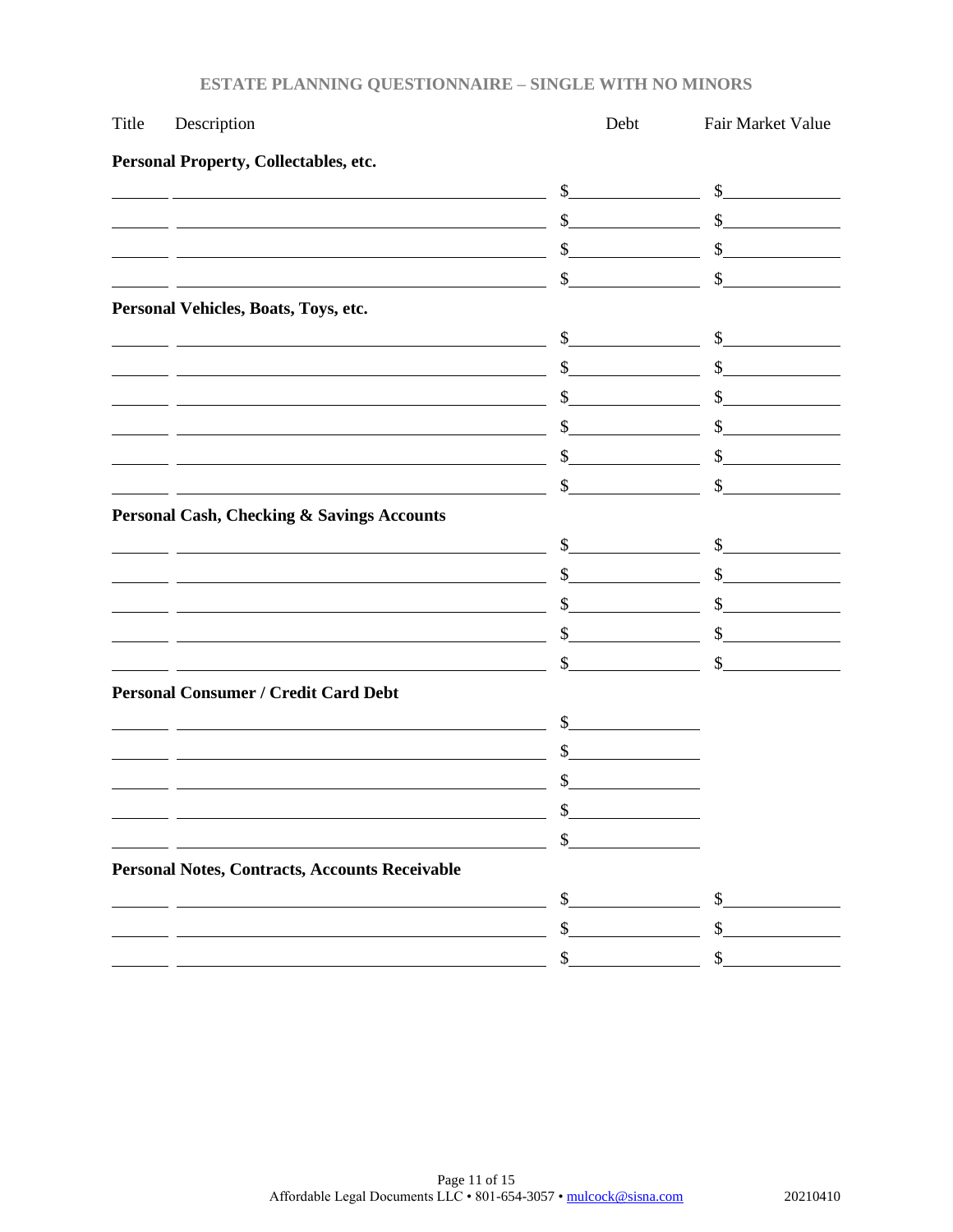| Description                                       | Debt          | Fair Market Value                                                                                                                                                                                                                                                                                                                                                                                                                                                                                                                                                                                                                                                                                                                                                                                                                                                                                                                                                                                                                                                                                                                                   |
|---------------------------------------------------|---------------|-----------------------------------------------------------------------------------------------------------------------------------------------------------------------------------------------------------------------------------------------------------------------------------------------------------------------------------------------------------------------------------------------------------------------------------------------------------------------------------------------------------------------------------------------------------------------------------------------------------------------------------------------------------------------------------------------------------------------------------------------------------------------------------------------------------------------------------------------------------------------------------------------------------------------------------------------------------------------------------------------------------------------------------------------------------------------------------------------------------------------------------------------------|
| <b>Personal Use Real Estate</b>                   |               |                                                                                                                                                                                                                                                                                                                                                                                                                                                                                                                                                                                                                                                                                                                                                                                                                                                                                                                                                                                                                                                                                                                                                     |
|                                                   |               | $\frac{\text{S}}{\text{S}}$                                                                                                                                                                                                                                                                                                                                                                                                                                                                                                                                                                                                                                                                                                                                                                                                                                                                                                                                                                                                                                                                                                                         |
|                                                   | $\mathcal{S}$ | $\sim$                                                                                                                                                                                                                                                                                                                                                                                                                                                                                                                                                                                                                                                                                                                                                                                                                                                                                                                                                                                                                                                                                                                                              |
|                                                   |               | $\sim$                                                                                                                                                                                                                                                                                                                                                                                                                                                                                                                                                                                                                                                                                                                                                                                                                                                                                                                                                                                                                                                                                                                                              |
|                                                   | \$            | \$                                                                                                                                                                                                                                                                                                                                                                                                                                                                                                                                                                                                                                                                                                                                                                                                                                                                                                                                                                                                                                                                                                                                                  |
| <b>Rental Real Estate</b>                         |               |                                                                                                                                                                                                                                                                                                                                                                                                                                                                                                                                                                                                                                                                                                                                                                                                                                                                                                                                                                                                                                                                                                                                                     |
|                                                   |               | $\frac{\text{S}}{\text{S}}$                                                                                                                                                                                                                                                                                                                                                                                                                                                                                                                                                                                                                                                                                                                                                                                                                                                                                                                                                                                                                                                                                                                         |
|                                                   |               | $\frac{\text{S}}{\text{S}}$                                                                                                                                                                                                                                                                                                                                                                                                                                                                                                                                                                                                                                                                                                                                                                                                                                                                                                                                                                                                                                                                                                                         |
|                                                   |               | $\frac{\text{S}}{\text{S}}$                                                                                                                                                                                                                                                                                                                                                                                                                                                                                                                                                                                                                                                                                                                                                                                                                                                                                                                                                                                                                                                                                                                         |
|                                                   | $\mathbb{S}$  | $\sim$                                                                                                                                                                                                                                                                                                                                                                                                                                                                                                                                                                                                                                                                                                                                                                                                                                                                                                                                                                                                                                                                                                                                              |
|                                                   |               | $\frac{\text{S}}{\text{S}}$                                                                                                                                                                                                                                                                                                                                                                                                                                                                                                                                                                                                                                                                                                                                                                                                                                                                                                                                                                                                                                                                                                                         |
|                                                   | $\mathbb{S}$  | $\frac{\text{S}}{\text{S}}$                                                                                                                                                                                                                                                                                                                                                                                                                                                                                                                                                                                                                                                                                                                                                                                                                                                                                                                                                                                                                                                                                                                         |
|                                                   | \$            | $\mathbb{S}^-$                                                                                                                                                                                                                                                                                                                                                                                                                                                                                                                                                                                                                                                                                                                                                                                                                                                                                                                                                                                                                                                                                                                                      |
| <b>Land &amp; Development Real Estate</b>         |               |                                                                                                                                                                                                                                                                                                                                                                                                                                                                                                                                                                                                                                                                                                                                                                                                                                                                                                                                                                                                                                                                                                                                                     |
|                                                   |               | $\sim$ $\sim$                                                                                                                                                                                                                                                                                                                                                                                                                                                                                                                                                                                                                                                                                                                                                                                                                                                                                                                                                                                                                                                                                                                                       |
|                                                   | $\mathcal{S}$ | $\sim$                                                                                                                                                                                                                                                                                                                                                                                                                                                                                                                                                                                                                                                                                                                                                                                                                                                                                                                                                                                                                                                                                                                                              |
|                                                   | $\mathbb{S}$  | $\mathbb{S}^-$                                                                                                                                                                                                                                                                                                                                                                                                                                                                                                                                                                                                                                                                                                                                                                                                                                                                                                                                                                                                                                                                                                                                      |
|                                                   |               |                                                                                                                                                                                                                                                                                                                                                                                                                                                                                                                                                                                                                                                                                                                                                                                                                                                                                                                                                                                                                                                                                                                                                     |
|                                                   | \$            | $\frac{\text{S}}{\text{S}}$                                                                                                                                                                                                                                                                                                                                                                                                                                                                                                                                                                                                                                                                                                                                                                                                                                                                                                                                                                                                                                                                                                                         |
|                                                   |               | $\sim$                                                                                                                                                                                                                                                                                                                                                                                                                                                                                                                                                                                                                                                                                                                                                                                                                                                                                                                                                                                                                                                                                                                                              |
|                                                   |               | $\mathbb{S}$                                                                                                                                                                                                                                                                                                                                                                                                                                                                                                                                                                                                                                                                                                                                                                                                                                                                                                                                                                                                                                                                                                                                        |
| Patents, Trademarks, Copy Rights, Royalties, etc. |               |                                                                                                                                                                                                                                                                                                                                                                                                                                                                                                                                                                                                                                                                                                                                                                                                                                                                                                                                                                                                                                                                                                                                                     |
|                                                   | $\frac{1}{2}$ | $\frac{1}{2}$                                                                                                                                                                                                                                                                                                                                                                                                                                                                                                                                                                                                                                                                                                                                                                                                                                                                                                                                                                                                                                                                                                                                       |
|                                                   | \$            |                                                                                                                                                                                                                                                                                                                                                                                                                                                                                                                                                                                                                                                                                                                                                                                                                                                                                                                                                                                                                                                                                                                                                     |
| <b>Non-US Assets</b>                              |               |                                                                                                                                                                                                                                                                                                                                                                                                                                                                                                                                                                                                                                                                                                                                                                                                                                                                                                                                                                                                                                                                                                                                                     |
|                                                   | \$            |                                                                                                                                                                                                                                                                                                                                                                                                                                                                                                                                                                                                                                                                                                                                                                                                                                                                                                                                                                                                                                                                                                                                                     |
|                                                   | \$            | \$                                                                                                                                                                                                                                                                                                                                                                                                                                                                                                                                                                                                                                                                                                                                                                                                                                                                                                                                                                                                                                                                                                                                                  |
|                                                   | \$            |                                                                                                                                                                                                                                                                                                                                                                                                                                                                                                                                                                                                                                                                                                                                                                                                                                                                                                                                                                                                                                                                                                                                                     |
|                                                   |               | $\frac{1}{2}$<br><u> 1989 - Johann Barn, amerikansk politiker (</u><br>$\sim$<br><u> 1980 - Johann Barn, fransk politik (d. 1980)</u><br>$\frac{1}{2}$<br><u> 1989 - Johann Barn, amerikansk politiker (</u><br>$\frac{1}{2}$<br>$\sim$<br><u> 1980 - Johann Stoff, deutscher Stoff, der Stoff, der Stoff, der Stoff, der Stoff, der Stoff, der Stoff, der S</u><br><u> 1980 - Johann Stoff, deutscher Stoffen und der Stoffen und der Stoffen und der Stoffen und der Stoffen und der</u><br>$\frac{\text{S}}{\text{S}}$<br><u> 1980 - Johann Barn, mars ann an t-Amhain Aonaich an t-Aonaich an t-Aonaich an t-Aonaich an t-Aonaich an t-Aon</u><br>s<br><u> 1989 - Johann Barn, mars ann an t-Amhain Aonaich an t-Aonaich an t-Aonaich an t-Aonaich an t-Aonaich ann an t-</u><br>Closely-Held Businesses - Corporations, Limited Liability Companies, Partnerships, etc.<br><u> 1980 - Johann Barn, mars ann an t-Amhain Aonaich an t-Aonaich an t-Aonaich an t-Aonaich an t-Aonaich an t-Aon</u><br>$\int$<br><u> 1989 - Johann Stoff, deutscher Stoffen und der Stoffen und der Stoffen und der Stoffen und der Stoffen und der</u><br>$\sim$ |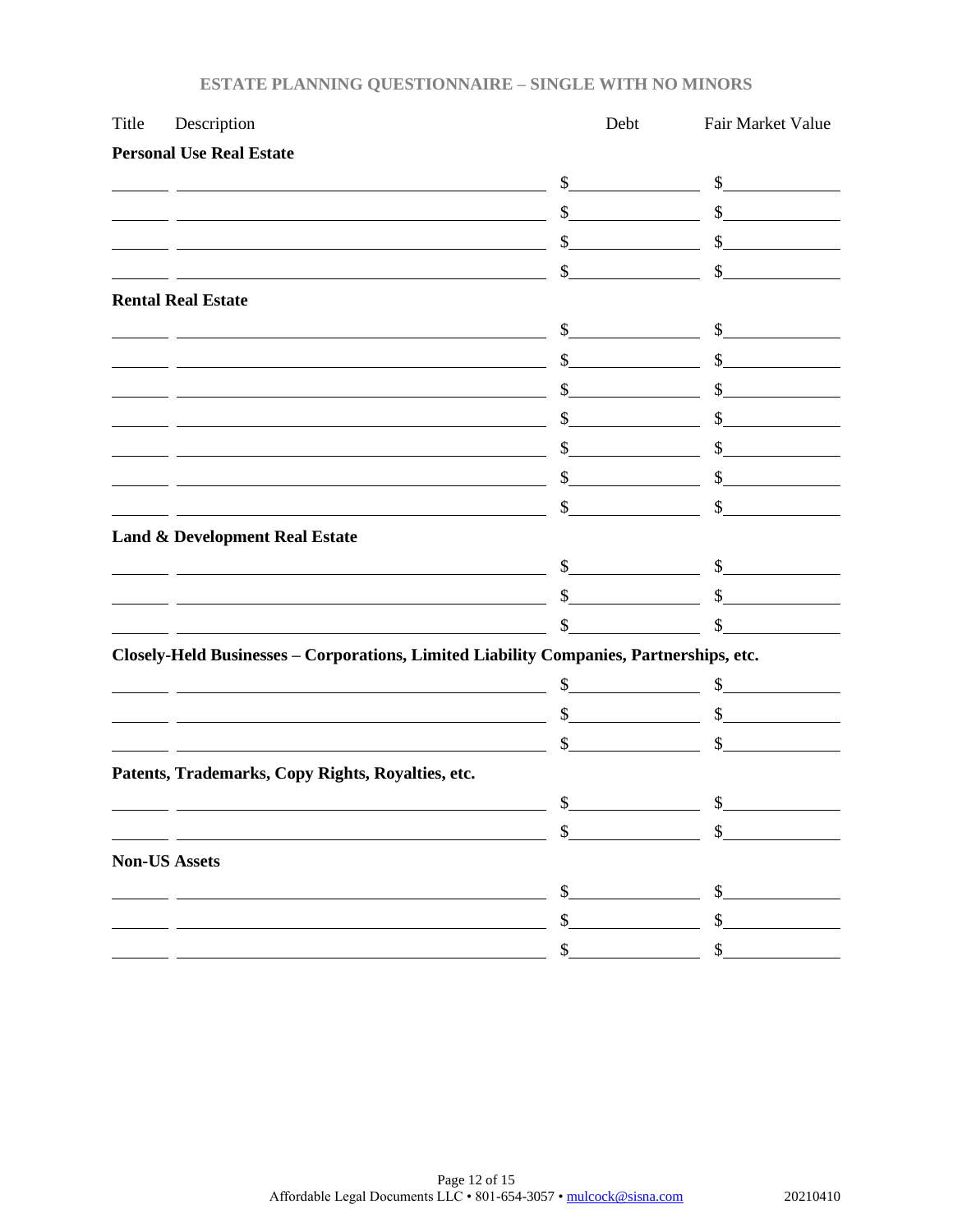| <b>ESTATE PLANNING QUESTIONNAIRE - SINGLE WITH NO MINORS</b> |
|--------------------------------------------------------------|
|--------------------------------------------------------------|

| Title               | Description                                                                                                                                                                                                                    | <b>Current Value</b>        |
|---------------------|--------------------------------------------------------------------------------------------------------------------------------------------------------------------------------------------------------------------------------|-----------------------------|
|                     | Taxable Non-Retirement Investments, e.g. stock brokerage, mutual fund, etc.                                                                                                                                                    |                             |
|                     |                                                                                                                                                                                                                                |                             |
|                     |                                                                                                                                                                                                                                | $\frac{1}{2}$               |
|                     | <u> 1989 - Johann Barn, amerikansk politiker (d. 1989)</u>                                                                                                                                                                     | $\frac{\text{S}}{\text{S}}$ |
|                     | <u> 1989 - Johann Barbara, martin amerikan basar dan berasal dan berasal dalam basar dalam basar dalam basar dala</u>                                                                                                          | $\frac{\text{S}}{\text{S}}$ |
|                     |                                                                                                                                                                                                                                | $\frac{\sqrt{2}}{2}$        |
|                     |                                                                                                                                                                                                                                |                             |
|                     |                                                                                                                                                                                                                                |                             |
|                     |                                                                                                                                                                                                                                |                             |
|                     | IRAs & Retirement Plans, Medical Reimbursement and College Plans, etc.                                                                                                                                                         |                             |
|                     |                                                                                                                                                                                                                                |                             |
|                     |                                                                                                                                                                                                                                | $\frac{\text{S}}{\text{S}}$ |
|                     |                                                                                                                                                                                                                                |                             |
|                     | the contract of the contract of the contract of the contract of the contract of the contract of the contract of                                                                                                                | $\frac{\sqrt{2}}{2}$        |
|                     | <u> 1980 - Johann Barn, fransk politik (f. 1980)</u>                                                                                                                                                                           | $\frac{1}{2}$               |
|                     | <u> 1999 - Johann Barn, fransk politik (d. 1989)</u>                                                                                                                                                                           | $\frac{\sqrt{2}}{2}$        |
|                     | <u> 1980 - Johann Barbara, martin amerikan basar dan berasal dalam basa dalam basar dalam basar dalam basar dala</u>                                                                                                           | $\sim$                      |
|                     |                                                                                                                                                                                                                                |                             |
| <b>Other Assets</b> |                                                                                                                                                                                                                                |                             |
|                     | <u> 1988 - Johann Barnett, fransk konge og det for de forskellige og det forskellige og det forskellige og det f</u>                                                                                                           | $\mathbb{S}$                |
|                     |                                                                                                                                                                                                                                |                             |
| Description         | <b>Anticipated Inheritance</b>                                                                                                                                                                                                 | <b>Estimated Value</b>      |
|                     | From Mother: New York Contract the Mother Service Contract of the Mother Service Contract of the Mother Service Contract of the Mother Service Contract of the Mother Service Contract of the Mother Service Contract of the M | $\frac{\text{S}}{\text{S}}$ |
|                     | From Father: No. 1996. The Second State of the Second State of the Second State of the Second State of the Second State of the Second State of the Second State of the Second State of the Second State of the Second State of | $\frac{\text{S}}{\text{S}}$ |
| Other:              |                                                                                                                                                                                                                                | $\mathcal{S}$               |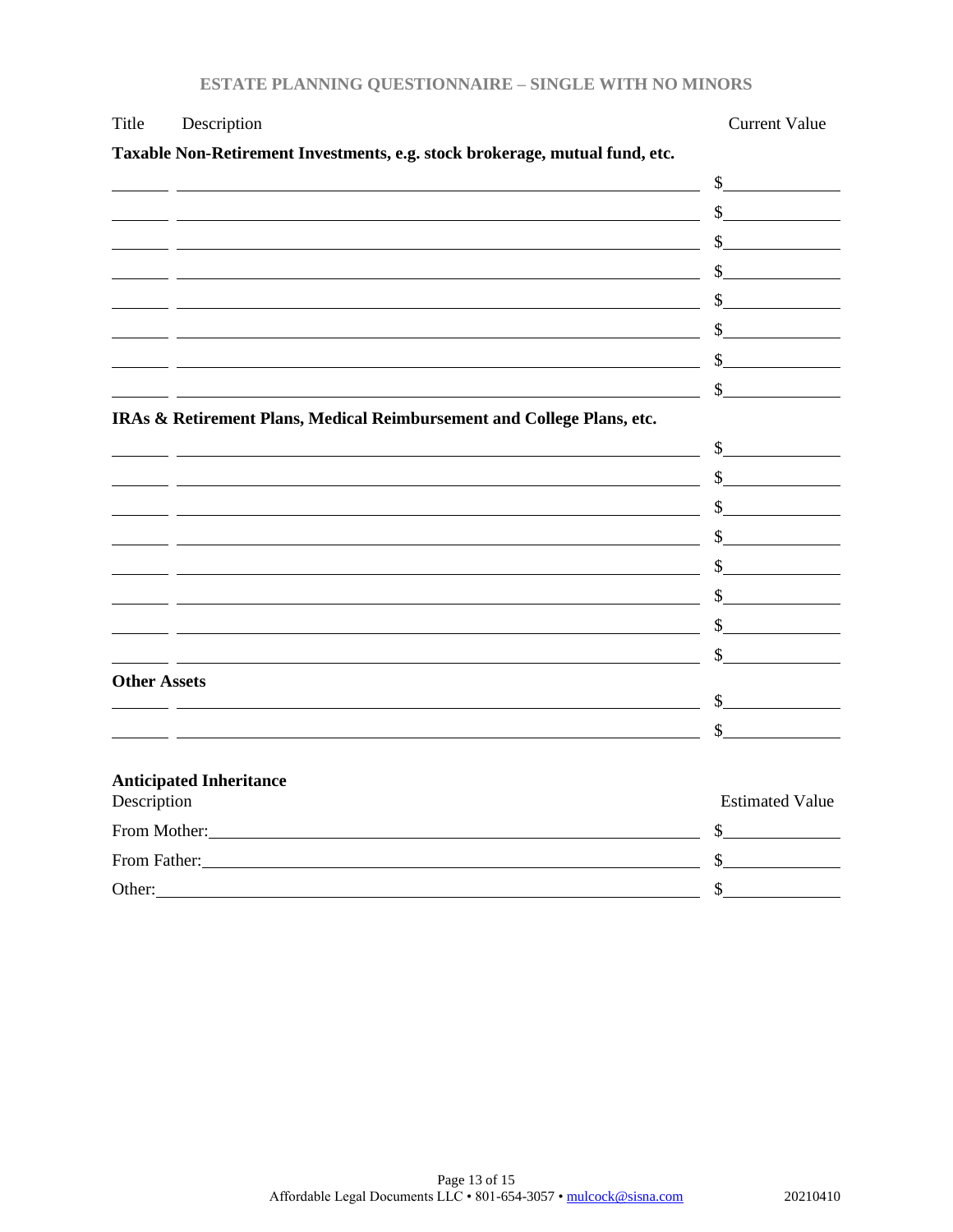| 1. | Life insurance          |                |                                                                                                                                   |  |
|----|-------------------------|----------------|-----------------------------------------------------------------------------------------------------------------------------------|--|
|    |                         |                |                                                                                                                                   |  |
|    |                         |                |                                                                                                                                   |  |
|    |                         |                | Premium \$                                                                                                                        |  |
| 2. |                         |                |                                                                                                                                   |  |
|    |                         |                |                                                                                                                                   |  |
|    |                         |                |                                                                                                                                   |  |
|    |                         |                | Premium \$ Cash Value \$ Cash Value \$ Death Benefit \$                                                                           |  |
| 3. |                         |                |                                                                                                                                   |  |
|    |                         |                | Owner Beneficiaries                                                                                                               |  |
|    |                         |                |                                                                                                                                   |  |
|    |                         |                | Premium \$                                                                                                                        |  |
| 4. |                         |                |                                                                                                                                   |  |
|    |                         |                | Owner Neumann Beneficiaries <b>Example 2018</b> Reneficiaries <b>Example 2018</b> Reneficiaries <b>Example 2018</b> Reneficiaries |  |
|    |                         |                |                                                                                                                                   |  |
|    |                         |                | Premium \$                                                                                                                        |  |
| 5. |                         |                | Company Type of Policy                                                                                                            |  |
|    |                         |                | Owner Neumann Beneficiaries <b>Example 2018</b> Beneficiaries <b>Example 2018</b> Beneficiaries <b>Example 2018</b> Beneficiaries |  |
|    |                         |                |                                                                                                                                   |  |
|    |                         |                | Premium \$                                                                                                                        |  |
| 6. |                         |                |                                                                                                                                   |  |
|    |                         |                |                                                                                                                                   |  |
|    |                         |                |                                                                                                                                   |  |
|    |                         |                | Premium \$                                                                                                                        |  |
|    | <b>Other insurances</b> |                |                                                                                                                                   |  |
|    |                         |                |                                                                                                                                   |  |
|    | YES / NO                |                |                                                                                                                                   |  |
|    | YES / NO                |                |                                                                                                                                   |  |
|    | YES / NO                | Long Term Care |                                                                                                                                   |  |

## **Life Insurance**